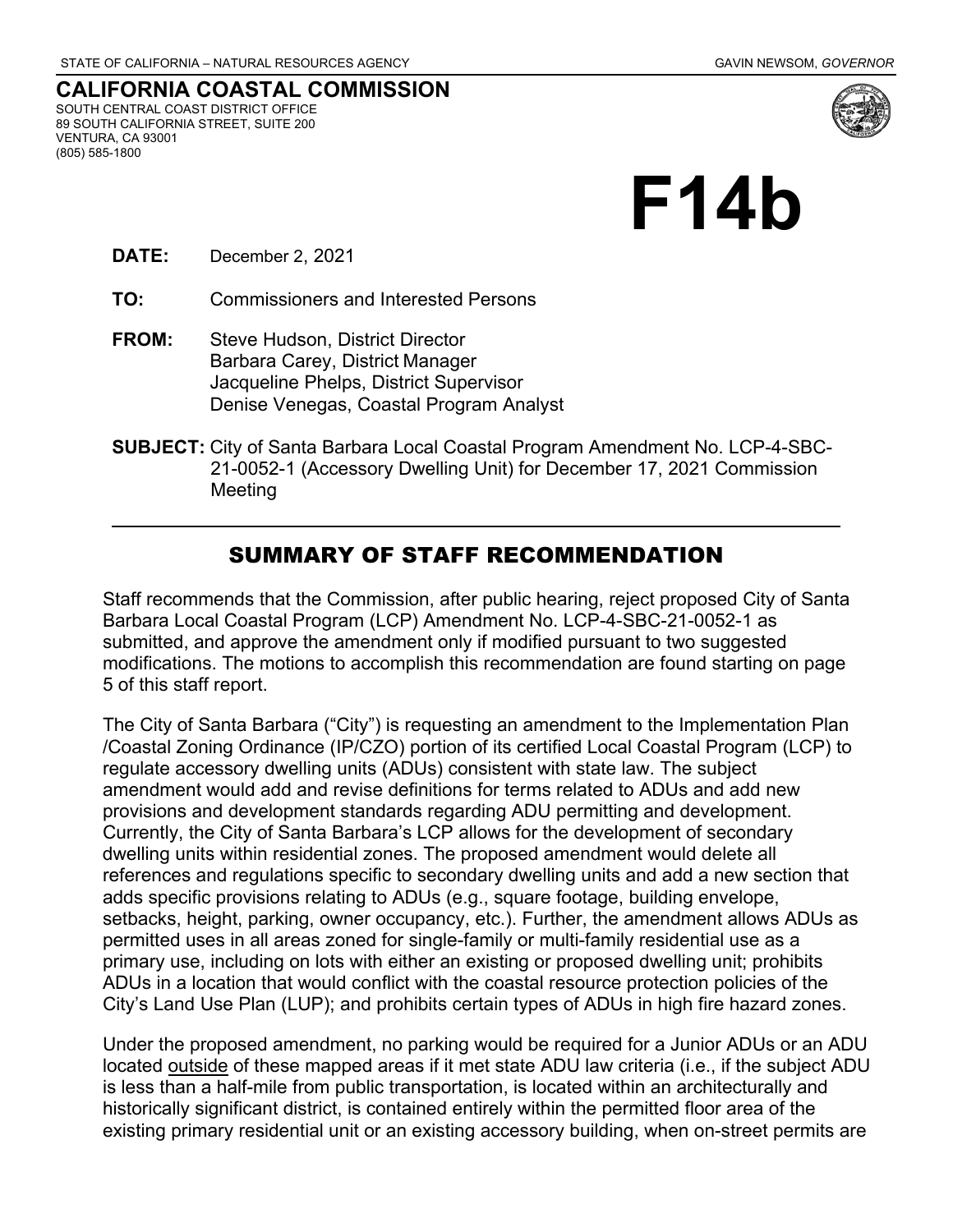required but not offered to the ADU occupant, and/or when located within 500 feet of a carshare vehicle). Additionally, when an existing garage, carport, or covered parking structure is demolished or converted in conjunction with the construction of the ADU, those displaced parking spaces are required to be replaced on the same lot as the primary residential unit. This requirement for off-street parking for ADUs located within LUP mapped "Key Public Access Parking Areas" is consistent with the LUP's public access policies because it ensures that on-street public parking spaces that facilitate coastal access are protected for public use, as the LUP requires.

Furthermore, the proposed amendment includes provisions regarding the review and approval of ADUs. Specifically, the amendment allows for attached ADUs, ADUs located in an existing accessory structure or in a proposed or existing primary residence, or Junior ADUs to be exempt from obtaining a Coastal Development Permit. Additionally, the amendment clarifies that a Junior ADU created from an existing bedroom and located entirely within an existing residence with no change in the building envelopment is not considered development. All other ADUs would require a coastal development permit (CDP), although the CDP would not require a public hearing consistent with state law. Lastly, the proposed amendment includes language that would allow ADUs to be approved under a Categorical Exclusion.

While the City has indicated that these exemption regulations were adopted in conformance with guidance issued by the Commission, upon further analysis and evaluation, staff believes that the Coastal Act does not allow for ADUs to be exempted from coastal permit requirements. Therefore, **Suggested Modifications One (1) and Two (2)** deletes language that exempts ADUs, ADUs located in an existing accessory structure or, a proposed or existing primary residence, or Junior ADUs from obtaining a CDP. These modifications ensure that the proposed amendment remains consistent with the permitting and exemption provisions of the certified IP/CZO and the Coastal Act.

Additionally, since ADUs and Junior ADUs are not listed as a category of development that is excluded from CDP requirements, **Suggested Modification Two (2)** also deletes language that would allow ADUs and Junior ADUs to be approved pursuant to a Coastal Exclusion. All ADUs, except for Junior ADUs not considered development (e.g., created from an existing bedroom and entirely within an existing residence with no change in the building envelopment), would require a Coastal Development Permit.

In conclusion, the City has carefully crafted ADU provisions that reflect the City's unique coastal zone attributes and, at the same time, relax standards for ADUs overall to help incentivize and facilitate their construction. Further, the ADU provisions make clear that the coastal resource protection requirements of the certified LCP will apply to the development of ADUs. The result is a set of provisions that should adequately protect coastal resources as required by the LUP while at the same time facilitating an increase in ADUs and by extension, an increase in affordable housing stock in the City's coastal zone.

For the reasons described in this report, Staff recommends that the Commission find that the IP/CZO amendment, only if modified as suggested, conforms with and is adequate to carry out the policies of the certified Land Use Plan.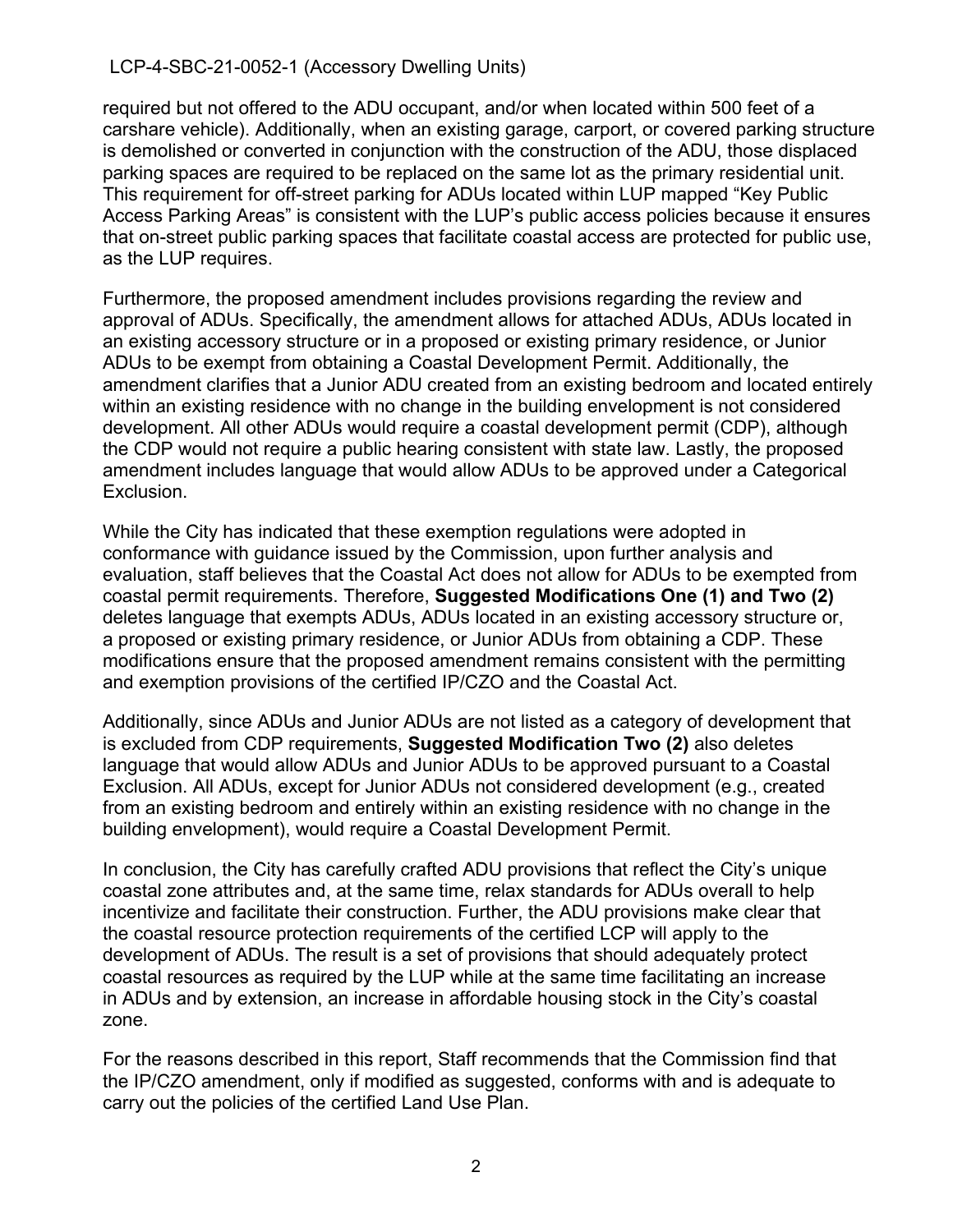# Table of Contents

| II. | STAFF RECOMMENDATION, MOTIONS, AND RESOLUTIONS FOR THE<br>IMPLEMENTATION PLAN/COASTAL ZONING ORDINANCE (IP/CZO) | .5 |
|-----|-----------------------------------------------------------------------------------------------------------------|----|
|     | A. DENIAL OF THE IMPLEMENTATION PLAN/COASTAL ZONING ORDINANCE                                                   |    |
|     | B. CERTIFICATION OF THE IMPLEMENTATION PLAN/COASTAL ZONING                                                      |    |
|     |                                                                                                                 |    |
|     | IV. FINDINGS FOR DENIAL AS SUBMITTED AND APPROVAL OF THE                                                        |    |

# **Exhibits**

Exhibit 1 – [LCP Amendment Proposed Text Changes in Strikethrough/Underline](https://documents.coastal.ca.gov/reports/2021/12/F14b/F14b-12-2021-exhibits.pdf)

Exhibit 2 – [LUP Figure 3.1-2 "Key Public Access Parking Areas"](https://documents.coastal.ca.gov/reports/2021/12/F14b/F14b-12-2021-exhibits.pdf)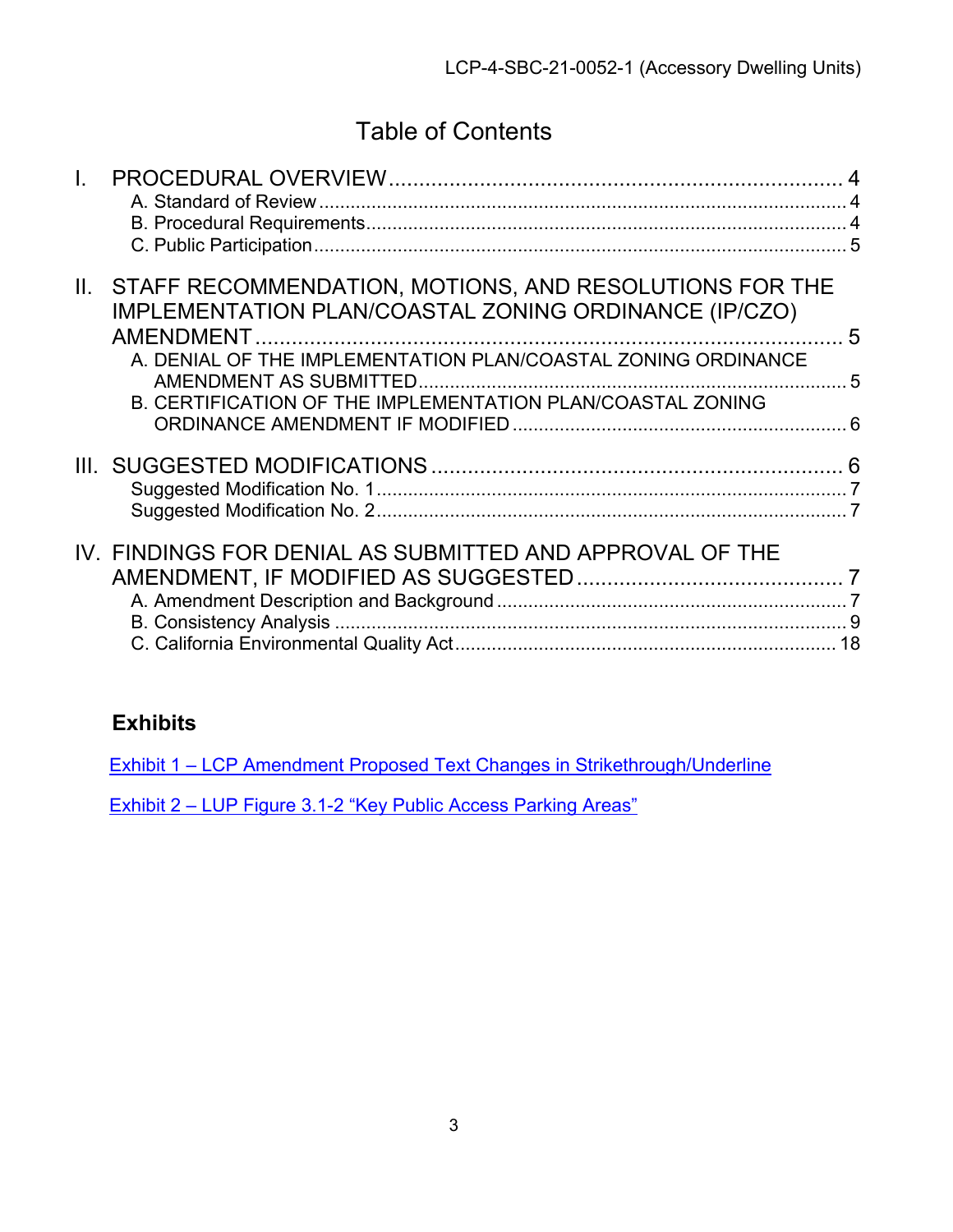# <span id="page-3-0"></span>**I. PROCEDURAL OVERVIEW**

# <span id="page-3-1"></span>**A. Standard of Review**

The Coastal Act provides:

**The local government shall submit to the Commission the zoning ordinances, zoning district maps, and, where necessary, other implementing actions that are required pursuant to this chapter. (Section 30513)**

**…The Commission may only reject ordinances, zoning district maps, or other implementing action on the grounds that they do not conform with, or are inadequate to carry out, the provisions of the certified land use plan. If the Commission rejects the zoning ordinances, zoning district maps, or other implementing actions, it shall give written notice of the rejection, specifying the provisions of the land use plan with which the rejected zoning ordinances do not conform, or which it finds will not be adequately carried out, together with its reasons for the action taken. (Section 30513)**

**The Commission may suggest modifications… (Section 30513)**

**Any proposed amendments to a certified local coastal program shall be submitted to, and processed by, the commission in accordance with the applicable procedures and time limits specified in Sections 30512 and 30513… (Section 30514(b))**

Pursuant to Section 30512(c), the standard of review for the proposed amendment to the City's certified IP/CZO, pursuant to Sections 30513 and 30514(b) of the Coastal Act, is whether the proposed amendment is in conformance with, and adequate to carry out, the provisions of the Land Use Plan (LUP) portion of the City's certified LCP. All Chapter 3 policies of the Coastal Act have been incorporated in their entirety in the certified City of Santa Barbara LUP as guiding policies pursuant to Policy 1.2-1 of the LUP.

# <span id="page-3-2"></span>**B. Procedural Requirements**

If the Commission certifies the LCP amendment as submitted, no further City Council action will be necessary pursuant to Section 13544(b)(2) of Title 14 of the California Code of Regulations. Should the Commission deny the LCP Amendment, as submitted, without suggested modifications, no further action is required by either the Commission or the City Council, and the LCP amendment is not effective, pursuant to Section 13542(f). Should the Commission deny the LCP Amendment, as submitted, but then approve it with suggested modifications, then the City Council may consider accepting the suggested modifications and submitting them by resolution to the Executive Director for a determination that the City Council's acceptance is consistent with the Commission's action. In that scenario, pursuant to Section 13544(c) of Title 14 of the California Code of Regulations, the modified LCP Amendment will become final at the subsequent Commission meeting if the Commission concurs with the Executive Director's Determination that the City Council's action in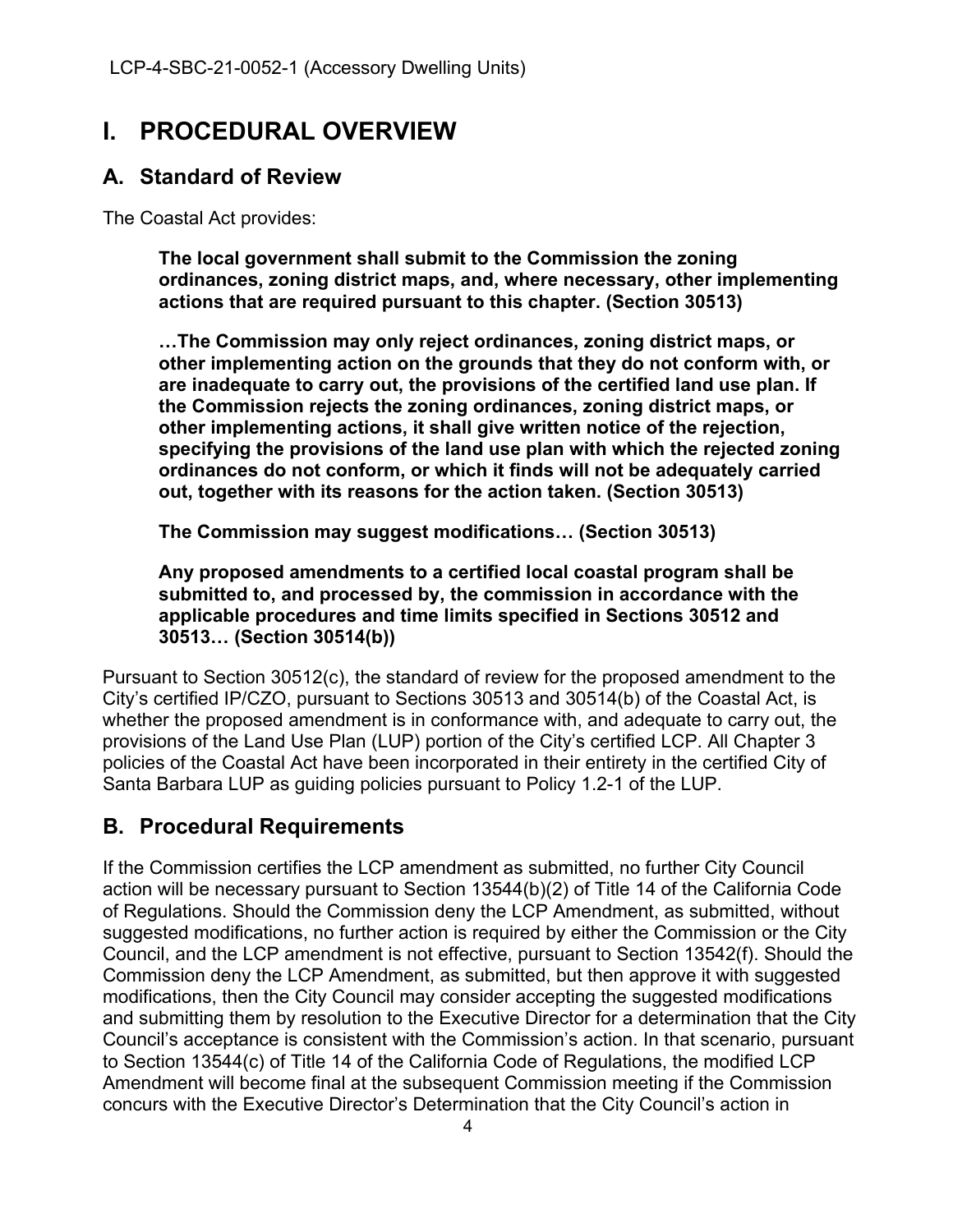accepting the suggested modifications approved by the Commission for this LCP Amendment is legally adequate. If the City Council does not accept the suggested modifications within six months of the Commission's action, then the LCP amendment remains uncertified and not effective within the coastal zone.

# <span id="page-4-0"></span>**C. Public Participation**

Section 30503 of the Coastal Act requires the provision of maximum opportunities for public input in preparation, approval, certification and amendment of any LCP. The City held a series of public hearings on this amendment. The hearings were duly noticed consistent with the provisions of Section 13515 of Title 14 of the California Code of Regulations. Notice of the Coastal Commission's consideration of the subject amendment has been distributed to all known interested parties.

# <span id="page-4-1"></span>**II. STAFF RECOMMENDATION, MOTIONS, AND RESOLUTIONS FOR THE IMPLEMENTATION PLAN/COASTAL ZONING ORDINANCE (IP/CZO) AMENDMENT**

Following public hearing, staff recommends the Commission adopt the following resolutions and findings. The appropriate motion to introduce each resolution and a staff recommendation is provided.

# <span id="page-4-2"></span>**A. DENIAL OF THE IMPLEMENTATION PLAN/COASTAL ZONING ORDINANCE AMENDMENT AS SUBMITTED**

## MOTION I:

**I move that the Commission reject City of Santa Barbara Implementation Plan/Coastal Zoning Ordinance Amendment No. LCP-4-SBC-21-0052-1 as submitted.**

## STAFF RECOMMENDATION OF REJECTION:

Staff recommends a **YES** vote. Passage of this motion will result in denial of the Implementation Plan/Coastal Zoning Ordinance Amendment as submitted and adoption of the following resolution and findings. The motion passes only by an affirmative vote of a majority of the Commissioners present.

## RESOLUTION TO DENY AS SUBMITTED:

The Commission hereby **denies** certification of the Implementation Plan/Coastal Zoning Ordinance Amendment No. LCP-4-SBC-21-0052-1 as submitted by the City of Santa Barbara, and adopts the findings set forth below on grounds that the Implementation Plan Amendment, as submitted, does not conform with, and is inadequate to carry out, the provisions of the certified Land Use Plan. Certification of the Implementation Plan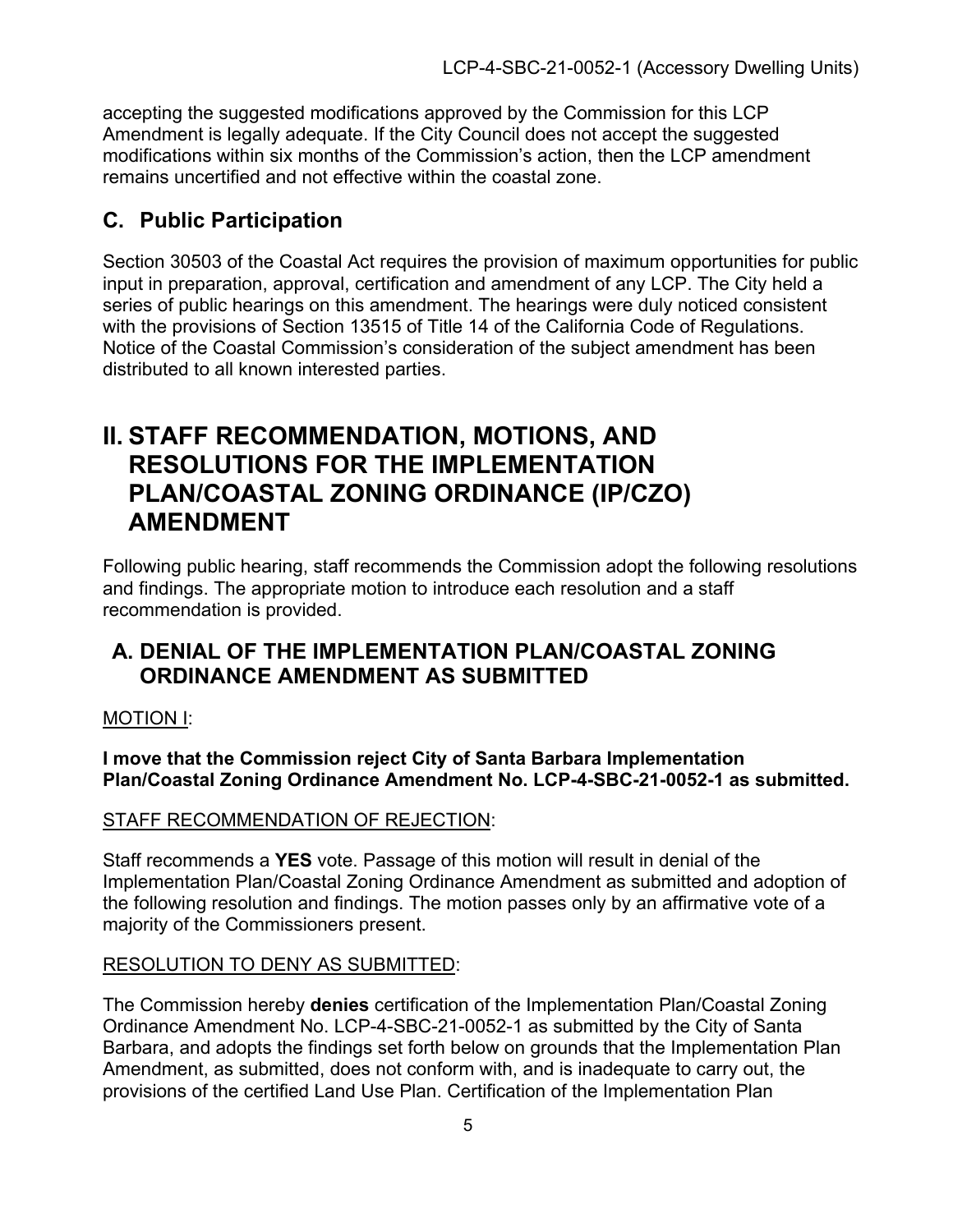amendment would not meet the requirements of the California Environmental Quality Act, as there are feasible alternatives and mitigation measures that would substantially lessen the significant adverse impacts on the environment that will result from certification of the Implementation Plan Amendment as submitted.

# <span id="page-5-0"></span>**B. CERTIFICATION OF THE IMPLEMENTATION PLAN/COASTAL ZONING ORDINANCE AMENDMENT IF MODIFIED**

#### MOTION II:

**I move that the Commission certify City of Santa Barbara Implementation Plan/Coastal Zoning Ordinance Amendment No. LCP-4-SBC-21-0052-1 if it is modified as suggested in this staff report.**

### STAFF RECOMMENDATION TO CERTIFY WITH SUGGESTED MODIFICATIONS:

Staff recommends a **YES** vote. Passage of this motion will result in certification of the amendment with suggested modifications and adoption of the following resolution and findings. The motion passes only by an affirmative vote of a majority of the Commissioners present.

### RESOLUTION TO CERTIFY WITH SUGGESTED MODIFICATIONS:

The Commission hereby **certifies** the City of Santa Barbara Implementation Plan\Coastal Zoning Ordinance Amendment No. LCP-4-SBC-21-0052-1, if modified as suggested, and adopts the findings set forth below on grounds that the Implementation Plan Amendment with the suggested modifications conforms with, and is adequate to carry out, the provisions of the certified Land Use Plan. Certification of the Implementation Plan Amendment, if modified as suggested, complies with the California Environmental Quality Act, because either 1) feasible mitigation measures and/or alternatives have been incorporated to substantially lessen any significant adverse effects of the Implementation Plan Amendment on the environment, or 2) there are no further feasible alternatives or mitigation measures that would substantially lessen any significant adverse impacts which the land use plan amendment may have on the environment.

# <span id="page-5-1"></span>**III. SUGGESTED MODIFICATIONS**

The staff recommends the Commission certify the proposed IP/CZO amendment, with two suggested modifications as shown below. Existing language of the certified Implementation Plan/Coastal Zoning Ordinance is shown in straight type. Language proposed to be added by the City of Santa Barbara in this amendment is shown underlined. Language proposed to be deleted by the City of Santa Barbara in this amendment is shown as strikethrough. Language recommended by Commission staff to be inserted is shown in double underlined. Language recommended by Commission staff to be deleted is shown in doublestrikethrough.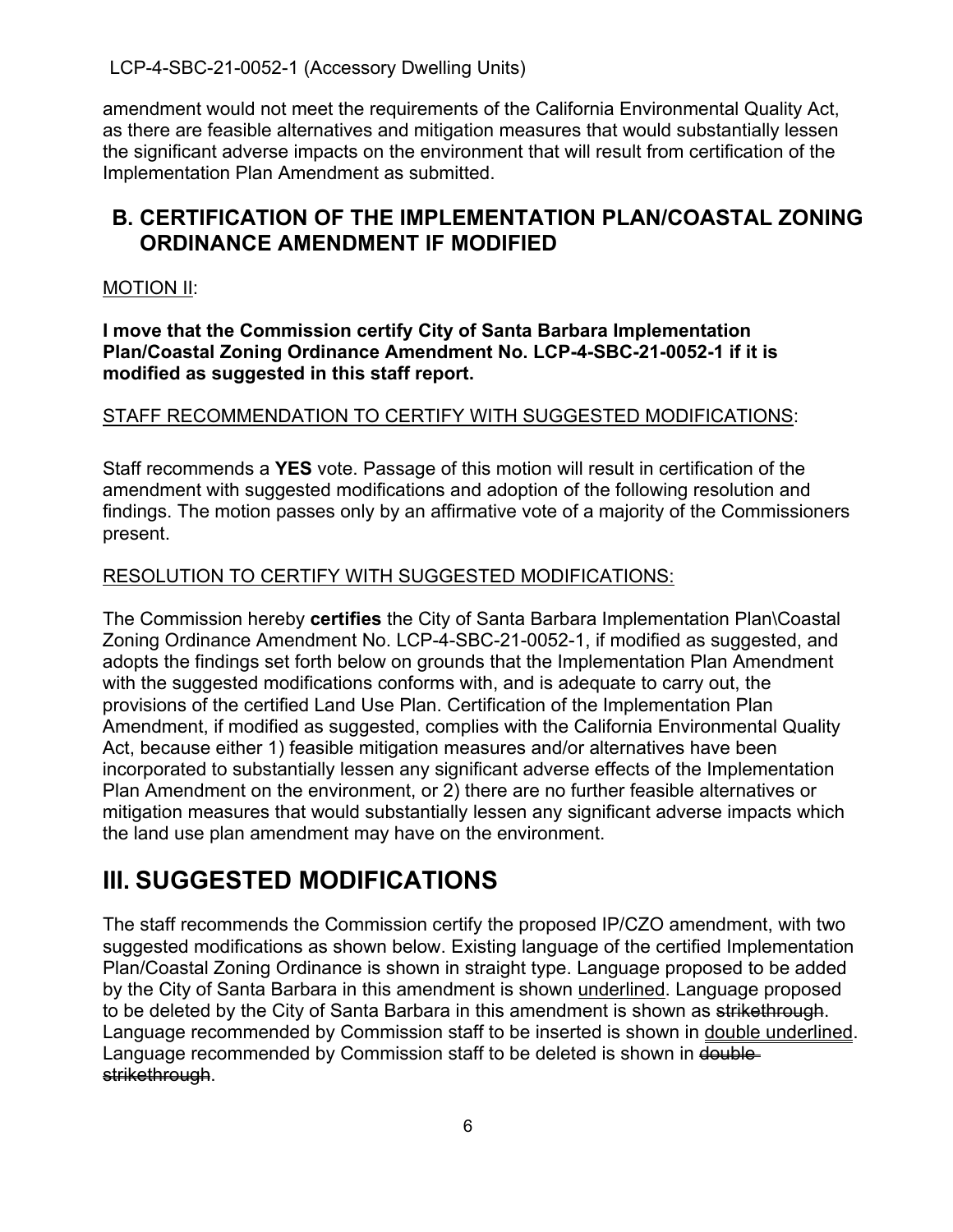# <span id="page-6-0"></span>**Suggested Modification No. 1**

Section 28.44.070 shall be modified as follows:

… D. SINGLE FAMILY RESIDENCE EXEMPTION. Improvements to existing single-family residences including an attached accessory dwelling unit or a junior accessory dwelling unit; provided, however, that those improvements which involve a risk of adverse environmental effect shall require a coastal development permit, as provided for in Section 13250 or Section 13553 of Title 14 of the California Administrative Code, as amended from time to time. Attached accessory dwelling units and accessory dwellings units located in an existing accessory structure or in a proposed or existing primary residence that meet the requirements of Section 28.86 are exempt from obtaining a Coastal Development Permit. A junior accessory dwelling unit that is created from at least one existing bedroom and is entirely within an existing singlefamily residence and does not change the building envelope is not considered development and does not require a coastal development permit is not subject to the LCP.

# <span id="page-6-1"></span>**Suggested Modification No. 2**

Section 28.86.100 shall be modified as follows:

Title 28.86.100 Permits and Processing.

All accessory dwelling units and junior accessory dwelling units shall comply with applicable state and local building codes and shall require approval of either a Coastal Exemption, Coastal Exclusion, or Coastal Development Permit, and a building permit and a Coastal Development Permit if required. The City shall ministerially approve or disapprove a complete building permit application for an accessory dwelling unit or junior accessory dwelling unit in compliance with time periods established by State law, following any applicable discretionary coastal permit approvals.

# <span id="page-6-2"></span>**IV.FINDINGS FOR DENIAL AS SUBMITTED AND APPROVAL OF THE AMENDMENT, IF MODIFIED AS SUGGESTED**

The following findings support the Commission's denial of the proposed Implementation Plan/Coastal Zoning Ordinance (IP/CZO) Amendment as submitted and approval of the IP/CZO Amendment if modified as suggested in Section III (Suggested Modifications) above. The Commission hereby finds and declares as follows:

# <span id="page-6-3"></span>**A. Amendment Description and Background**

The City of Santa Barbara is requesting an amendment to the Implementation Plan/Coastal Zoning Ordinance (IP/CZO) component of its certified Local Coastal Program (LCP) to regulate accessory dwelling units (ADUs) consistent with recent changes to state housing law (including changes establish by Assembly Bills 68, 587, and 881, and Senate Bill 13, which all took effect on January 1, 2020). The subject amendment would add and revise definitions for terms related to ADUs and add new provisions and development standards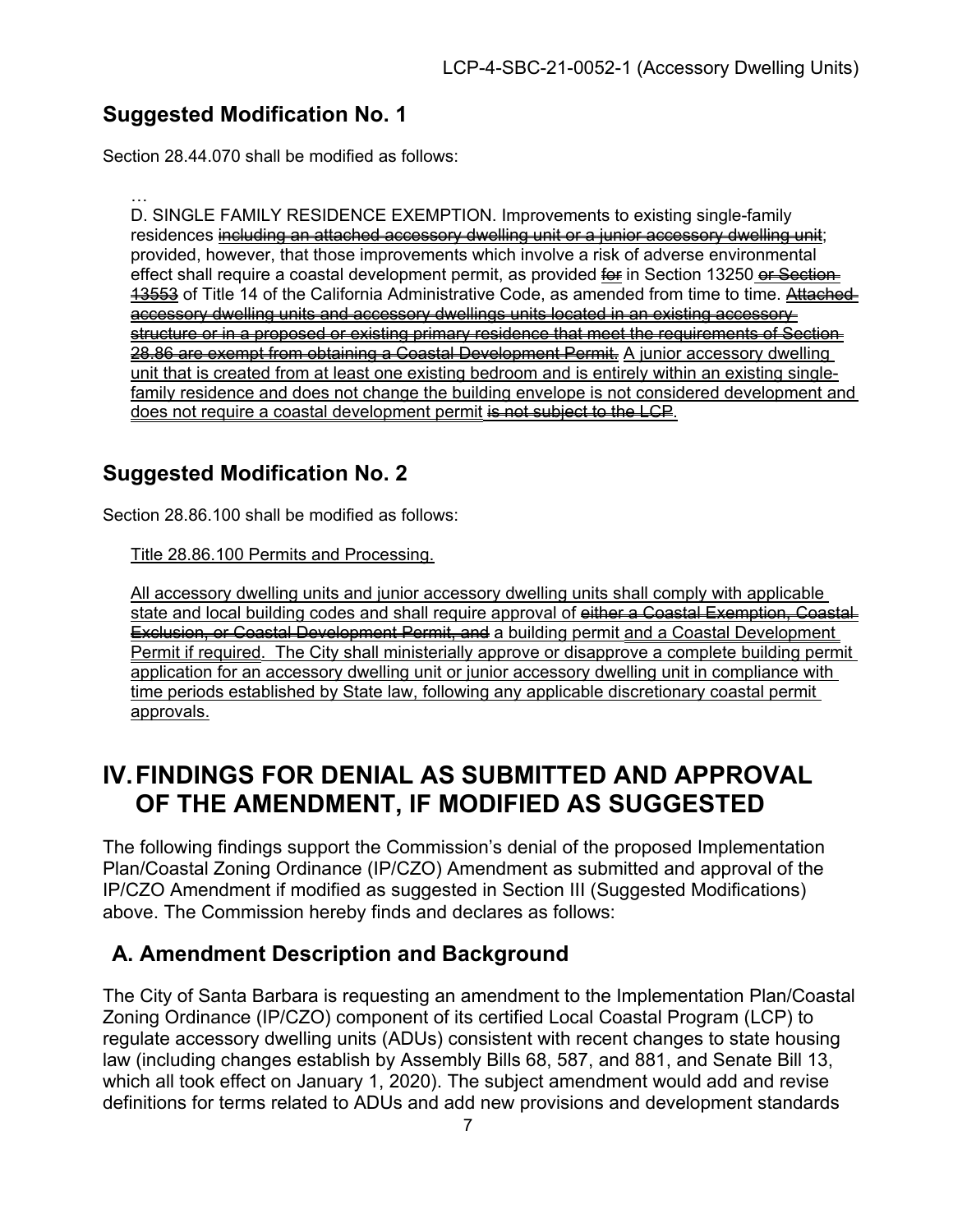regarding ADU permitting and development.

Currently, the City of Santa Barbara's LCP allows for the development of second dwelling units within residential zones (IP/CZO Section 28.94.030.Z). The proposed amendment would delete all references and regulations specific to secondary dwelling units and add a new section (Section 28.86) which adds specific provisions relating to ADUs (e.g., square footage, building envelope, setbacks, height, parking, owner occupancy, etc.). Further, the amendment allows ADUs as permitted uses in all areas zoned for single-family or multifamily residential use as a primary use, including on lots with either an existing or proposed dwelling unit; prohibits ADUs in a location that would conflict with coastal resource protection policies of the City's Land Use Plan (LUP); and prohibits certain types of ADUs in high fire hazard zones. Additionally, the amendment would revise other regulations that would continue to apply to ADUs and includes sale and rental terms and the owneroccupancy requirements for ADUs.

Under the proposed amendment, accessory dwelling units would be regulated under two categories of ADUs (Special ADU and Standard ADU). Special ADUs are specific types of smaller ADUs (in terms of size, height, and setbacks) and Junior ADUs that are allowed in any high fire hazard area pursuant to state housing law. Additionally, the proposed amendment allows for more than one Special ADU on a lot. Standard ADUs are typically larger ADUs and the proposed amendment does not allow for more than one standard ADU on a lot.

Regarding parking standards, the proposed provisions would not require off-street parking for Junior ADUs. Additionally, when an existing garage, carport, or covered parking structure is demolished or converted as part of ADU development, those displaced parking spaces shall be replaced on the same lot as the primary residential unit. All other ADUs require a minimum of one off-street parking space, except for ADUs located outside of key public access parking areas as delineated in Figure 3.1-2 of the City's LUP and incorporate at least one of the following measures to reduce parking demand: a) the ADU is located within a walking distance of one-half mile of a public transit stop; b) ADU is located within an architecturally and historically significant historic district; c) ADU is contained entirely within the permitted floor area of the existing primary residential unit or an existing accessory building; d) when on-street parking permits are required but not offered to the occupants of the ADU, or e) when there is a carshare vehicle located with a walking distance of 500 feet of the ADU.

Furthermore, the proposed amendment includes provisions regarding the review and approval of ADUs. Specifically, the amendment allows for attached ADUs, ADUs located in an existing accessory structure or in a proposed or existing primary residence, or Junior ADUs to be exempt from obtaining a Coastal Development Permit. Additionally, the amendment clarifies that a Junior ADU created from an existing bedroom and located entirely within an existing residence with no change in the building envelopment is not considered development. All other ADUs would require a coastal development permit (CDP), although the CDP would not require a public hearing (consistent with Government Code section 65852.2(j)). Lastly, the proposed amendment includes language that would allow ADUs to be approved under a Categorical Exclusion.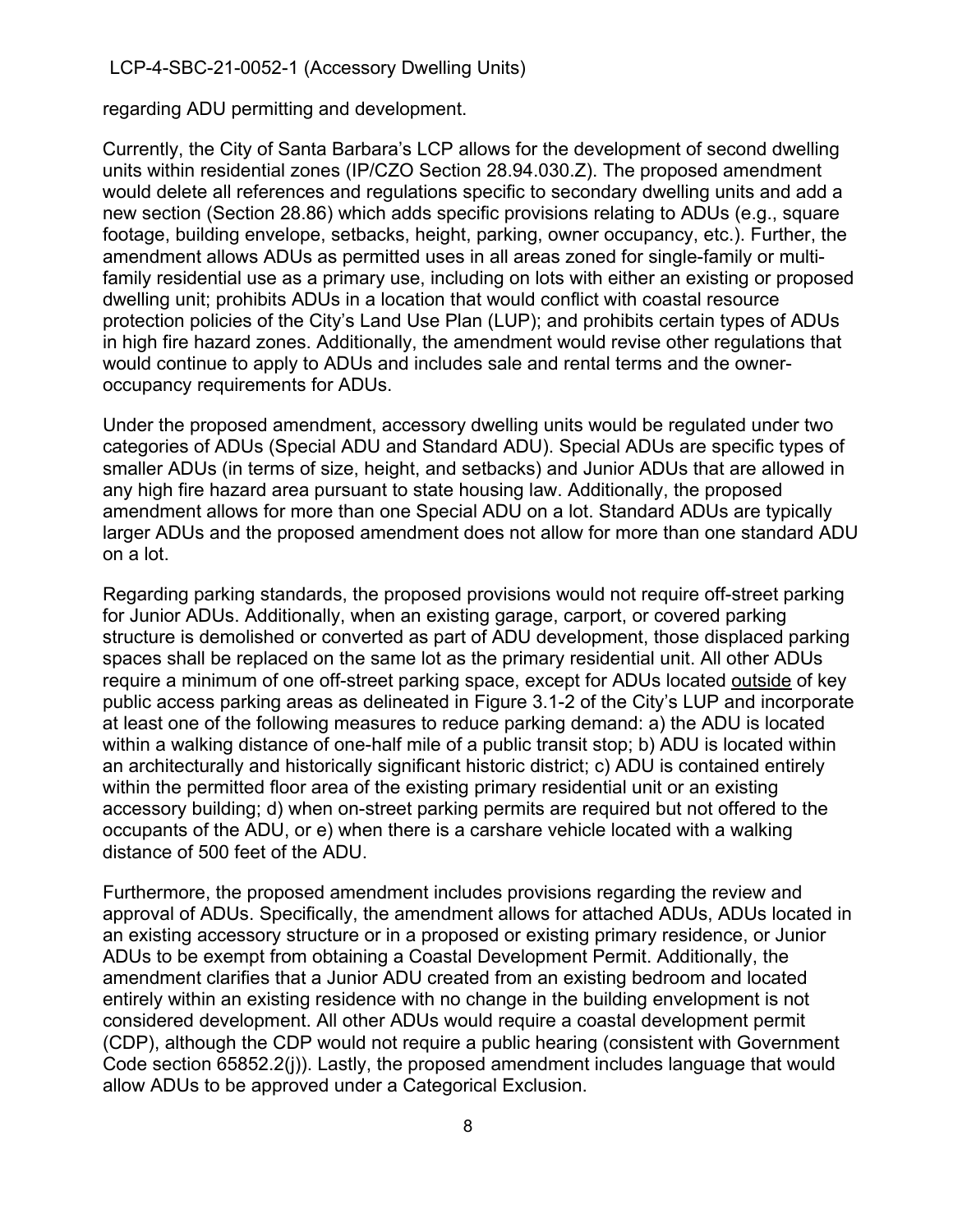The full text of the City's proposed changes to the IP/CZO is included as Exhibit 1 of this report.

The City of Santa Barbara submitted the subject LCP Amendment to the Commission on July 15, 2021. The amendment submittal was deemed complete by Commission staff and filed on August 19, 2021. At its October 2021 Commission meeting, the Commission extended the 60-day time limit to act on the LCP amendment for a period not to exceed one year.

# <span id="page-8-0"></span>**B. Consistency Analysis**

Pursuant to Section 30513 and 30514 of the Coastal Act, the standard of review for the proposed amendment to the Implementation Plan/Coastal Zoning Ordinance (IP/CZO) portion of the certified LCP is whether the proposed amendment would be in conformance with, and adequate to carry out, the provisions of the certified Land Use Plan (LUP) component of the certified LCP. All Chapter 3 policies of the Coastal Act have been incorporated in their entirety in the certified LUP as guiding policies pursuant to Policy 1.2-1 of the LUP.

## **1. Public Access and Recreation**

The LCP contains objectives, policies, and other provisions designed to protect and provide for maximum public access and recreational opportunities, as well as to encourage free and lower cost opportunities. These provisions require that existing public access and visitor-serving opportunities be protected and enhanced, that barriers to such opportunities be reduced, and that public access parking, including explicitly on-street parking spaces, be protected for public use. These LUP provisions include:

LUP Policy 3.1-1 states:

Maximum Public Access. As outlined in Coastal Act 30210, in carrying out the requirement of Section 4 of Article X of the California Constitution, maximum access, which shall be conspicuously posted, and recreational opportunities shall be provided for all the people consistent with public safety needs and the need to protect public rights, rights of private property owners, and natural resource areas from overuse.

LUP Policy 3.1-15 states:

Coastal Access Parking. Maximize, maintain, improve, and promote efficient use of the parking supply for public access to the shoreline, coastal recreation areas, Stearns Wharf, and the Harbor. Where appropriate and feasible, continue to provide public parking facilities that are distributed throughout the Coastal Zone so as to provide convenient access to the shoreline and to avoid the impacts of overcrowding or overuse of any single area.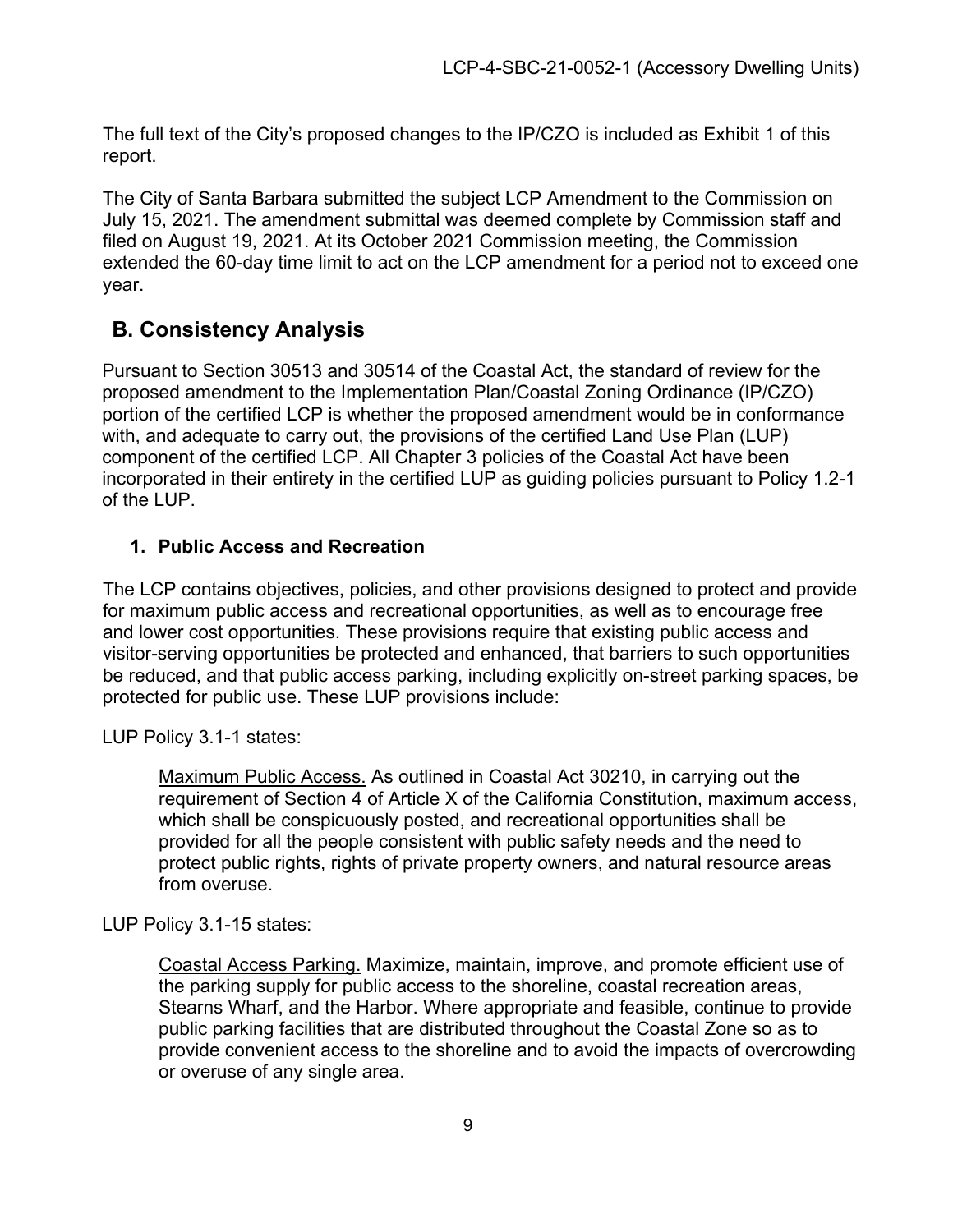LUP Policy 3.1-29, in relevant part, states:

#### Off-Street Parking for New Development and Substantial Redevelopment.

A. Parking standards in the Zoning Ordinance are designed to ensure sufficient offstreet parking is provided for new development and substantial redevelopment so as to avoid significant adverse impacts to public access to the shoreline and coastal recreation areas. Off-street parking for new development and substantial redevelopment, therefore, shall be consistent with the Zoning Ordinance.

LUP Policy 3.1-30 states:

Preserve Existing Key Public Access Parking. Preserve public parking in existing Key Public Access Parking Areas (see Policy 3.1-35 Locations of Key Public Access Parking Areas) where safe, appropriate, and feasible. Permanent restrictions or reductions of public parking in Key Public Access Parking Areas (including seasonal restrictions) shall only be allowed if the restriction or reduction does not result in a significant adverse impact to public access to the shoreline and coastal recreation areas. Mitigation required to avoid a significant adverse impact to public access shall include the provision of 1:1 replacement parking or a comparable mitigation measure such as providing facilities for active transportation. The evaluation of impact(s) of a restriction or reduction of public parking may include public access mitigation measures proposed as part of the project (e.g. bus stop enhancements, bicycle parking, etc.). Mitigation shall be implemented prior to or concurrent with implementation of the restriction or reduction of public parking.

LUP Policy 3.1-35 states:

Locations of Key Public Access Parking Areas. The following are Key Public Access Parking Areas (public parking lots and on-street parking), as shown on Figure 3.1-2 Key Public Access Parking Areas, that provide public access to the shoreline, coastal recreation areas, Stearns Wharf, the Harbor, and existing lease space on City owned property in the Waterfront Beaches/Harbor Component Area and County owned property at Arroyo Burro County Beach Park:

A. On-street parking in the pull-out along Cliff Drive from the westerly City boundary to 350 feet east towards Sea Ledge Lane (for access to Cliff Drive Overlook);

B. Arroyo Burro County Beach Park public parking lot (for access to Arroyo Burro Beach and Douglas Family Preserve);

C. On-street parking along Alan Road from Cliff Drive to Wade Court (for access to Arroyo Burro Beach and Douglas Family Preserve);

D. On-street parking along Borton Drive from its terminus at Douglas Family Preserve to Linda Road, Linda Road from Borton Drive to Mesa School Lane, Mesa School lane from its terminus at Douglas Family Preserve to Linda Road, Medcliff Road from Balboa Drive to Selrose Lane, Selrose Lane from Balboa Drive to La Jolla Drive, and La Jolla Drive (for access to Douglas Family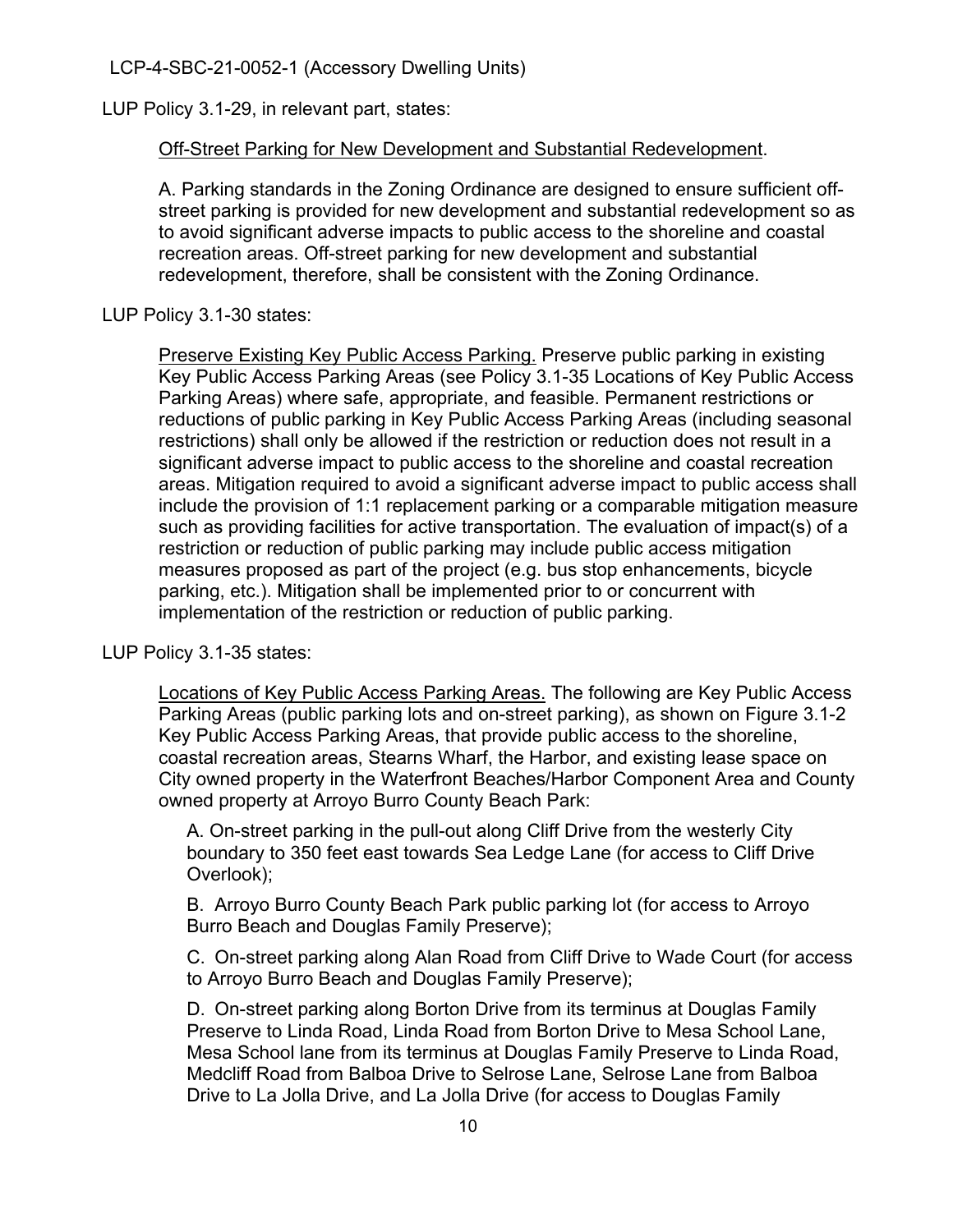Preserve);

E. On-street parking along Mesa Lane from Edgewater Way to Selrose Lane and Medcliff Road from Mesa Lane to Via Sevilla (for access to Mesa Lane Stairs);

F. La Mesa Park public parking lot (for access to La Mesa Park);

G. On-street parking along Santa Cruz Boulevard from its terminus at Thousand Steps to Pacific Avenue (for access to Thousand Steps);

H. Shoreline Park public parking lots (for access to Shoreline Park);

I. On-street parking along Shoreline Drive from La Marina Drive to 300 feet west towards Las Ondas and La Marina Drive from Shoreline Drive to Del Oro (for access to Shoreline Park and Leadbetter Beach);

J. La Playa and Leadbetter public parking lots (for access to Leadbetter Beach);

K. Harbor public parking lots (Main, Boat Launch Ramp, Commercial/90 Minute, and West) and on-street parking along West Cabrillo Boulevard (for access to the Harbor and West Beach);

L. Palm Park and Garden Street public parking lots (for access to East Beach and Stearns Wharf);

M. Stearns Wharf public parking lots (for access to Stearns Wharf);

N. On-street parking along Calle Puerto Vallarta from East Cabrillo Boulevard to South Milpas Street, South Milpas Street from Calle Puerto Vallarta to East Cabrillo Boulevard, and East Cabrillo Boulevard (for access to East Beach);

O. Casa Las Palmas, Fess Parker Hotel public parking lot adjacent to South Milpas Street and Calle Puerto Vallarta, Cabrillo West, and Cabrillo East public parking lots (for access to East Beach); and

P. Andrée Clark Bird Refuge public parking lot (for access to the Andrée Clark Bird Refuge).

The LUP requires that coastal access be provided and protected, including specifically in terms of on-street public parking and lower-cost visitor opportunities. Specifically, LUP provisions speak to protecting on-street public parking, prohibiting restrictions on public parking that would adversely affect public access to beaches, trails, or other recreational lands, and minimizing barriers to public coastal access to the maximum extent feasible. In addition, the LUP explicitly requires that on-street public parking be protected (enhanced even) and requires that new development provides for its own parking needs off-street. As a result, any proposed IP provisions that do not do so would be inconsistent with the LUP.

As a general rule, residential development generates parking needs, including when existing garages, carports, or other designated parking locations are converted into livable space (which can actually increase site parking demand while simultaneously decreasing site parking supply). Where a site does not accommodate all of its parking demand on-site and off-street, such parking demand is pushed onto adjacent public streets and rights-ofway. That, in turn, reduces the availability of on-street parking for coastal visitors, including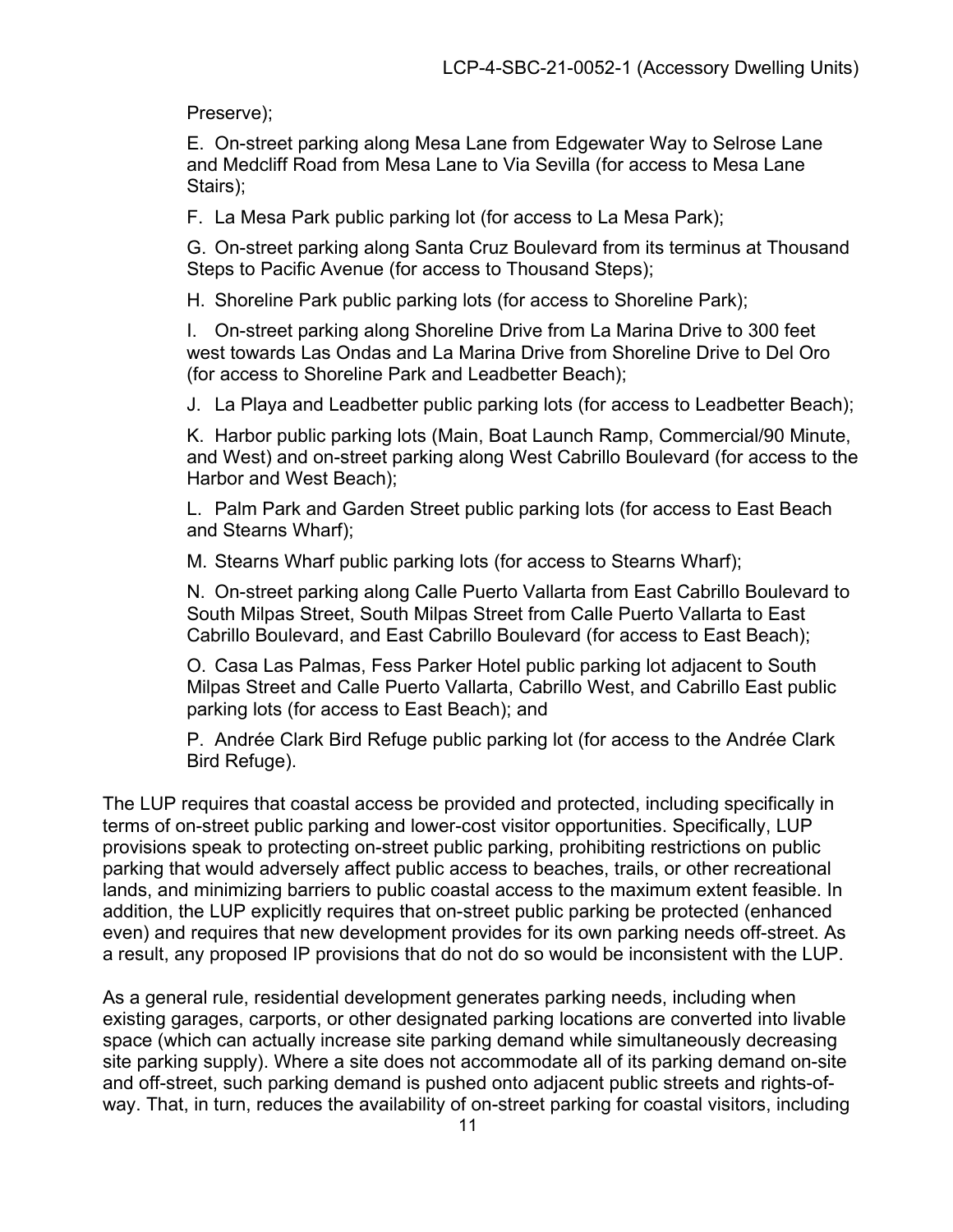most importantly in areas of the coast at or near significant public accessways. Recent updates to the ADU laws restrict the circumstances when local governments can require that parking demand associated with ADU-generated residential needs be accommodated onsite, but these laws explicitly do not supersede the Coastal Act and by extension, the LUP that implements it locally and is the standard of review here. The LUP is clear that public on-street coastal access parking is a critical coastal resource in the City and doesn't allow it to be adversely impacted.

To address this issue, through its Land Use Plan update in 2019, the City identified and mapped the most critical of these on-street public parking areas (known as "Key Public Access Parking Areas") in its coastal zone in order to preserve the supply of existing public access parking within these areas. These areas are shown on LUP Figure 3.1-2 "Key Public Access Parking Areas" (Exhibit 2). In addition, the LUP Key Public Access Parking Areas policies (3.1-30 and 3.1-35) define the primary use of these areas and specify the types of permanent restrictions, alterations, and/or reductions in public parking that require an evaluation of impacts to public access to the shoreline and coastal recreation areas.

In these areas, the City generally found there was potential for adverse impacts to the public's ability to access the beach if ADU projects did not properly account for their parking needs on-site, and thus the proposed amendment requires that all parking demand be accommodated on-site within these key public parking areas. Under the proposed amendment, no parking would be required for a Junior ADUs or an ADU located outside of these mapped areas if it met state ADU law criteria (i.e., if the subject ADU is less than a half-mile from public transportation, is located within an architecturally and historically significant district, is contained entirely within the permitted floor area of the existing primary residential unit or an existing accessory building, when on-street permits are required but not offered to the ADU occupant, and/or when located within 500 feet of a carshare vehicle). Additionally, when an existing garage, carport, or covered parking structure is demolished or converted in conjunction with the construction of the ADU, those displaced parking spaces are required to be replaced on the same lot as the primary residential unit. This approach in requiring off-street parking for ADUs located within LUP mapped "Key Public Access Parking Areas" is consistent with the LUP's public access policies because it ensures that on-street public parking spaces that facilitate coastal access are protected for public use, as the LUP requires.

In this case, the City's proposed ADU amendment strikes an appropriate balance that will encourage ADUs in the coastal zone while protecting public access in key public access parking areas of the City of Santa Barbara's coastal zone, as more specifically described in proposed Section 28.86.080, consistent with the City's certified LUP as it applies to these mapped key public access parking areas. Accordingly, the proposed Implementation Plan/Coastal Zoning Ordinance amendment conforms with and is and adequate to carry out the applicable access and recreation policies of the certified Land Use Plan.

#### **2. New Development**

The City of Santa Barbara Land Use Plan (LUP) includes several policies requiring the protection of coastal resources, including requiring that development be sited and designed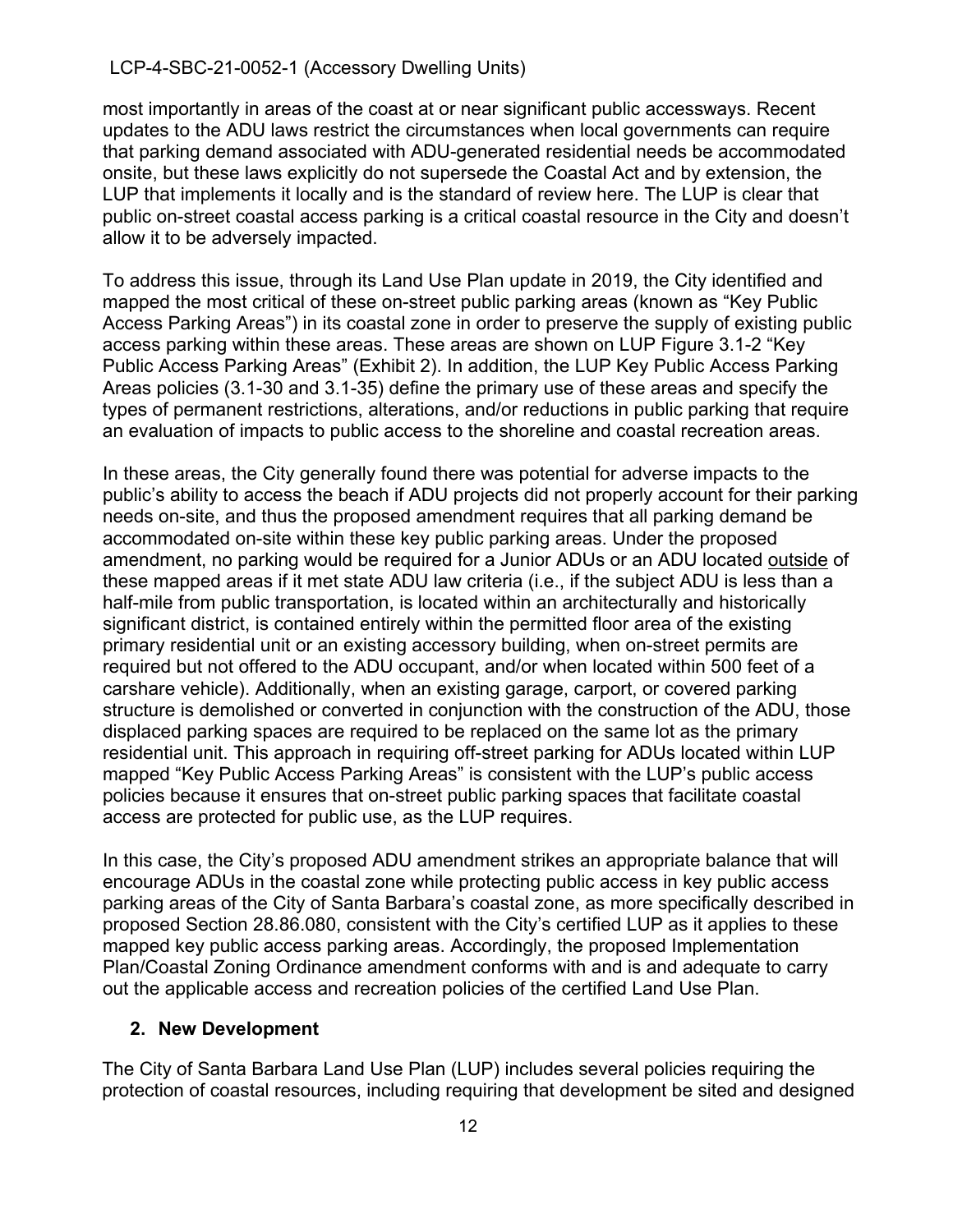in such a way as to avoid significant adverse impacts on such resources. These provisions include:

#### LUP Policy 2.1-16 states:

Siting of New Development. As outlined in Coastal Act Section 30250(a), new and substantially redeveloped residential, commercial, or industrial development, except as otherwise provided in the Coastal LUP, shall be located within, contagious with, or in close proximity to, existing developed areas able to accommodate it or, where such areas are not able to accommodate it, in other areas with adequate public services and where it will not have significant adverse effects, either individually or cumulatively, on coastal resources.

#### LUP Policy 2.1-2 states:

Accessory Dwelling Units. The City may allow accessory dwelling units, which tend to be more affordable than standard housing, so long as such development is found consistent with the policies of the Coastal LUP.

LUP Policy 2.1-16 requires new development to be sited within, contiguous with, or in close proximity to existing development and where the development would not have significant adverse impacts on coastal resources. To ensure that new development is consistent with Section 30250 of the Coastal Act (incorporated by reference into the certified LUP), the siting and design of new development must adhere to the requirements of other applicable policies of the certified LUP. Such policies include, but are not limited to, policies and provisions regarding the protection of environmentally sensitive habitat areas, public access, and scenic and visual resources.

The Commission is aware that the state has a housing crisis, and in particular an affordable housing crisis, and those issues are only more acute in the state's coastal zone. To address this critical need, the state legislature has enacted a number of housing laws in the last several years that are designed to eliminate barriers to providing housing, and to help foster additional housing units—particularly critically needed affordable units—where they can be appropriately accommodated by adequate public services and where, in the coastal zone, they will not adversely affect coastal resources. Toward this end, the 2019-2020 legislative session included a series of changes to state housing law designed to facilitate more ADUs and affordable housing units. Those changes have triggered the need for jurisdictions in the coastal zone to update their LCPs to address requirements affecting the development of ADUs. Importantly, state law continues to explicitly require that the Coastal Act's (and by extension LCPs') coastal resource protections be incorporated into the process when considering ADUs, and thus, updated local government ADU provisions must continue to ensure coastal resource protection. In short, the goal of updating LCPs related to ADUs is to harmonize the state ADU/Junior ADU housing laws changes with the Coastal Act in a way that continues to protect coastal resources while also reducing and eliminating barriers to ADUs. Here, the City of Santa Barbara has done just that with this proposed LCP amendment. Importantly, the City also worked with the California Department of Housing and Community Development (HCD), the agency charged with enforcing new state ADU laws, and HCD has not registered any objections to the proposed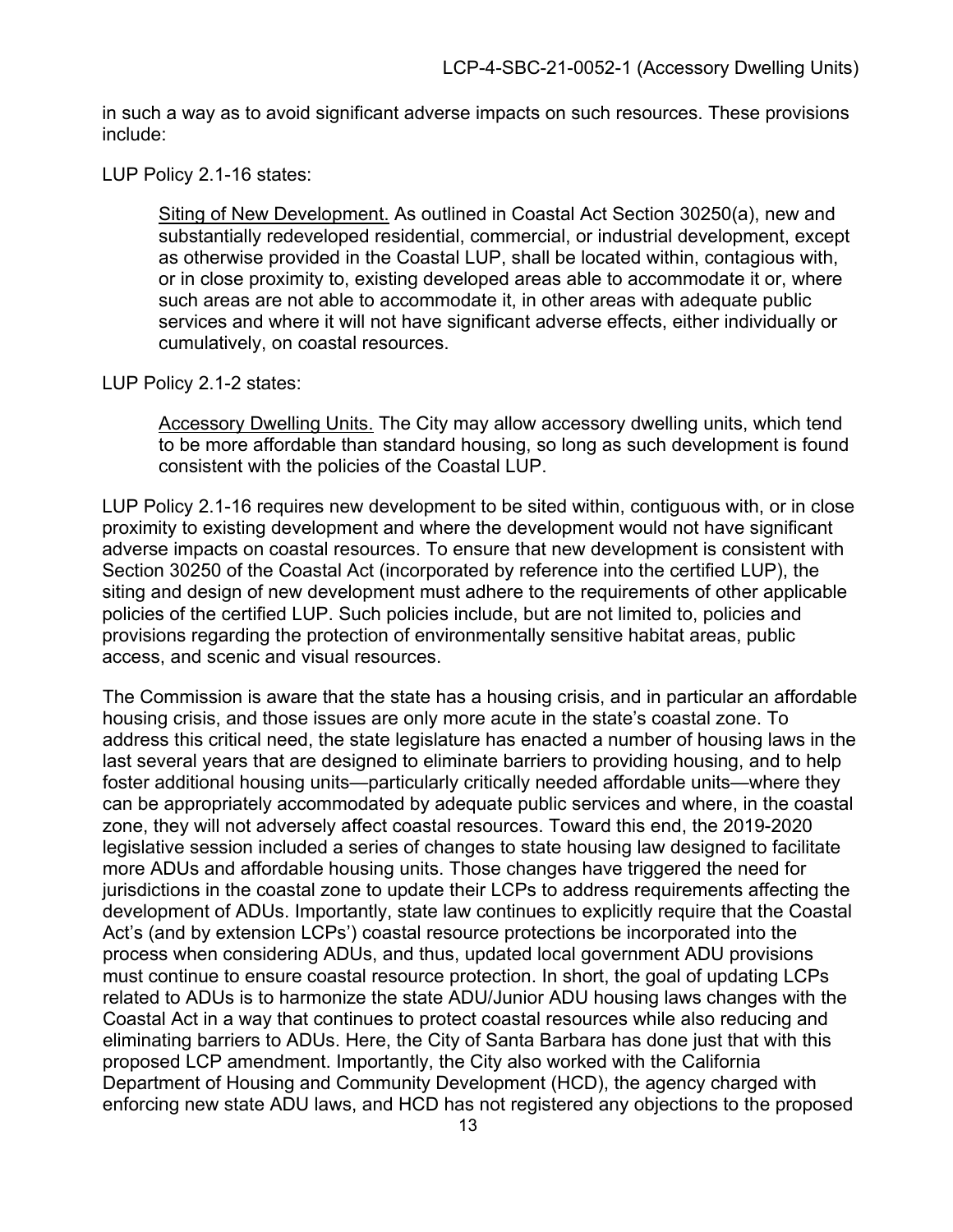#### amendment.

Much of the City of Santa Barbara's coastal zone consists of already-developed residential areas with adequate public services that may be appropriate for in-fill ADU development, both inside and outside of the coastal zone. Within the coastal zone, there are also substantial areas within the City where ADUs could likely be developed with no impacts to coastal resources. Thus, at a broad level, the proposed IP/CZO amendment should help achieve the streamlining objectives of the state ADU and housing legislation while helping further the City's own housing goals as specified in the LCP. In areas where there are potential coastal resource issues, there are tools readily available to help foster ADU construction while simultaneously appropriately protecting those resources. For example, in Santa Barbara, there are certain areas where coastal resource issues may preclude ADUs, but these same issues would preclude any development in such areas (e.g., locations that would require shoreline armoring, in environmentally sensitive habitat areas, in wetlands, or in areas where the ADU's structural stability may be compromised by bluff erosion, flooding, or wave uprush over their lifetime, etc.). The proposed amendment makes clear that the coastal resource protection requirements of the certified LCP will apply to the development of ADUs.

LUP Policy 2.1-2 further states that the City may allow accessory dwelling units so long as such development is found consistent with the policies of the Coastal LUP. Specifically, the amendment includes language (Section 28.86.030.C.1) that prohibits ADUs in a location that would conflict with the resources protection policies of the City's LUP.

For the reasons stated above, the Commission finds that the Implementation Plan/Coastal Zoning Ordinance amendment conforms with and is adequate to carry out the coastal resource protection policies of the certified Land Use Plan.

### **3. Coastal Development Permit Requirements**

The City's IP/CZO requires coastal development permit authorization for proposed development within the Coastal Zone:

In addition to any other permits or approvals required by the City, a coastal development permit shall be required prior to commencement of any development in the coastal zone of the City, unless the development involves emergency work subject to the provisions of Section 28.44.100 or the development is subject to one of the exclusions or exemptions specified in Section 28.44.070.

Certified IP/CZO Section 28.44.040 defines "development" as follows:

On land, in or under water, the placement or erection of any solid material or structure; discharge or disposal of any dredged material or of any gaseous, liquid, solid, or thermal waste; grading, removing, dredging, mining, or extraction of any materials; change in the density or intensity of use of land, including, but not limited to, subdivision pursuant to the Subdivision Map Act (commencing with Section 66410 of the Government Code), and any other division of land, including lot splits,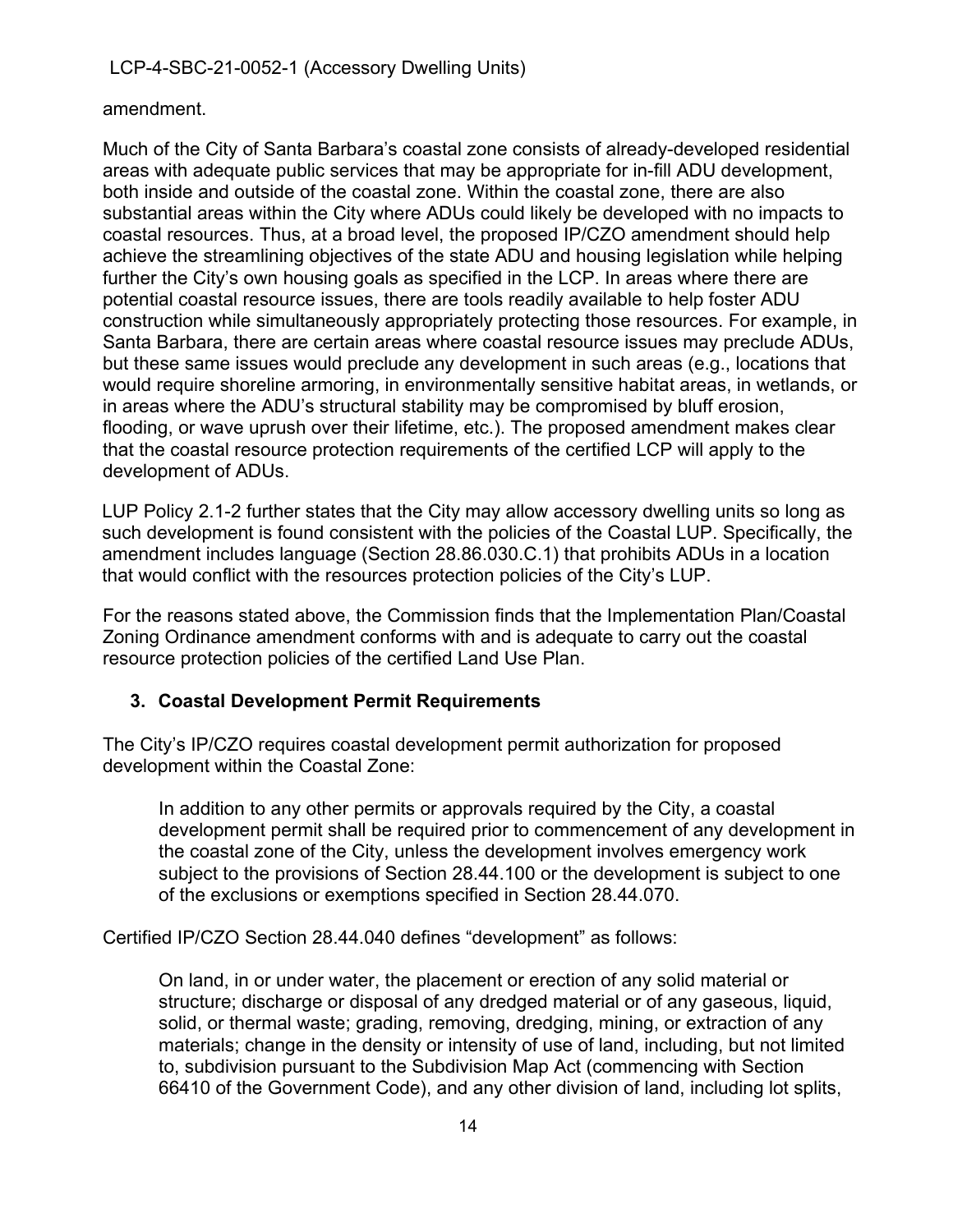except where the land division is brought about in connection with the purchase of such land by a public agency for public recreational use; change in the intensity of use of water, or of access thereto; construction, reconstruction, demolition, or alteration of the size of any structure, including any facility of any private, public, or municipal utility; and the removal or harvesting of major vegetation other than for agricultural purposes, kelp harvesting, and timber operations which are in accordance with a timber harvesting plan submitted pursuant to the provisions of the Z'berg-Nejedly Forest Practice Act of 1973 (commencing with Section 4511).

Certified IP/CZO Section 28.44.070 sets forth provisions for exempting certain types and classes of development from the need to obtain a CDP:

The following categories of development, through the end of this section, are exempt from the coastal development permit requirements of this chapter pursuant to Section 30610 of the Public Resources Code and Section 13250-13253 of Title 14 of the California Administrative Code.

D. SINGLE FAMILY RESIDENCE EXEMPTION. Improvements to existing singlefamily residences; provided, however, that those improvements which involve a risk of adverse environmental effect shall require a coastal development permit, as provided in Section 13250 of Title 14 of the California Administrative Code, as amended from time to time.

…

#### Coastal Act and California Code of Regulations Policies

Section 30610 of the Coastal Act, in relevant part, states:

Notwithstanding any other provision of this division, no coastal development permit shall be required pursuant to this chapter for… improvements to existing singlefamily residences; provided, however, that the commission shall specify, by regulation, those classes of development which involve a risk of adverse environmental effect and shall require that a coastal development permit be obtained pursuant to this chapter.

Section 13250 of Title 14 of the California Code of Regulations, in relevant part, states:

(a) For purposes of Public Resources Code Section 30610(a) where there is an existing single-family residential building, the following shall be considered a part of that structure:

(1) All fixtures and other structures directly attached to a residence;

(2) Structures on the property normally associated with a single-family residence, such as garages, swimming pools, fences, and storage sheds; but not including guest houses or self-contained residential units; and

(3) Landscaping on the lot.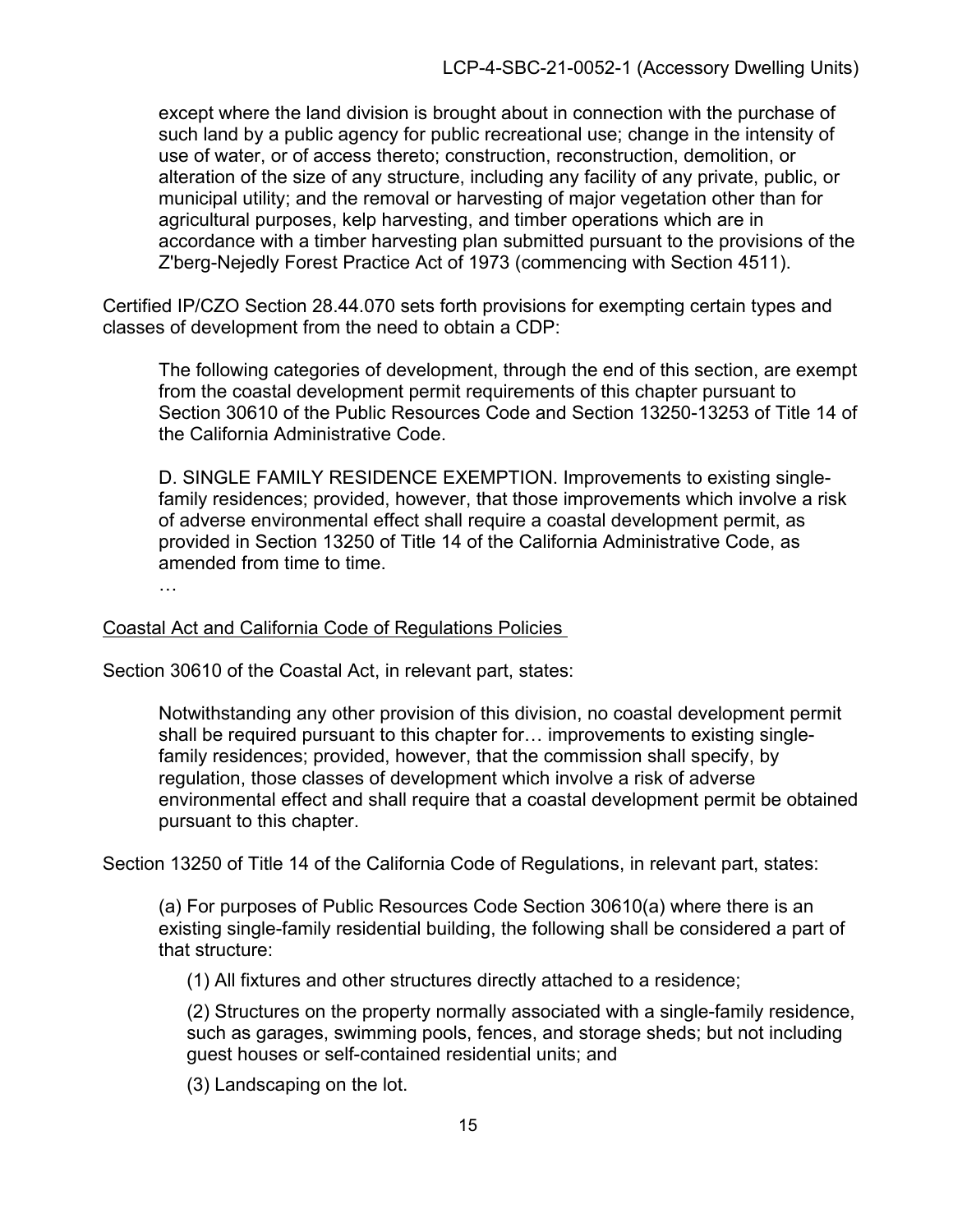(b) Pursuant to Public Resources Code Section 30610(a), the following classes of development require a coastal development permit because they involve a risk of adverse environmental effects:

(1) Improvements to a single-family structure if the structure or improvement is located: on a beach, in a wetland, seaward of the mean high tide line, in an environmentally sensitive habitat area, in an area designated as highly scenic in a certified land use plan, or within 50 feet of the edge of a coastal bluff.

(2) Any significant alteration of land forms including removal or placement of vegetation, on a beach, wetland, or sand dune, or within 50 feet of the edge of a coastal bluff, or in environmentally sensitive habitat areas;

(3) The expansion or construction of water wells or septic systems;

…

In addition to the above mentioned provisions, the City has also adopted a categorical exclusion order (Categorical Exclusion Order No. E-86-3) which was approved in 1985 and amended (Categorical Exclusion Order No. E-06-1) in 2006. The order excludes the following categories of development from the requirement to obtain a CDP: (1) construction of one single-family residence on an existing vacant parcel in the area designated as nonappealable on the City of Santa Barbara's Post-LCP Certification Permit and Appeal Jurisdiction Map; and (2) demolition and reconstruction of an existing single family residence in the area designated as non-appealable on the City's Post-LCP Certification Permit and Appeal Jurisdiction Map, unless the application for demolition and reconstruction of an existing single family residence is on a lot that either: (a) contains a City Landmark or Structure of Merit, (b) contains or is within 100 feet of archaeological or paleontological resources, or (c) contains or is within 100 feet of an environmentally sensitive habitat area, stream, wetland, marsh, or estuary, regardless of whether such resources are mapped or unmapped, then the application shall require a coastal development permit.

As proposed, the subject amendment would add an additional CDP exemption to IP/CZO Section 28.44.070(D) to allow for attached ADUs, ADUs located in an existing accessory structure or a proposed or existing primary residence, or Junior ADUs, which are consistent with the requirements of IP/CZO Section 28.86 (i.e., the proposed new ADU regulations section) without issuance of a CDP. It's important to note that the City included this additional CDP exemption using the guidance contained in the Commission's April 21, 2020 "Implementation of New ADUs Laws" Memo to Planning Directors of Coastal Cities and Counties.

Coastal Act Section 30610(a) states that improvements to existing single-family residences (SFR) are exempt from Coastal Act permitting requirements unless they are of a type that the Commission's regulations identify as involving a risk of adverse environmental effects. Section 13250 of the Commission's regulations provides greater detail on what is allowed as exempt improvements to SFRs. Relevant here, Section 13250(a) clarifies what is considered to be a part of an existing SFR and can therefore be improved without the need for a coastal development permit. Section 13250(a)(2) specifically excludes guest houses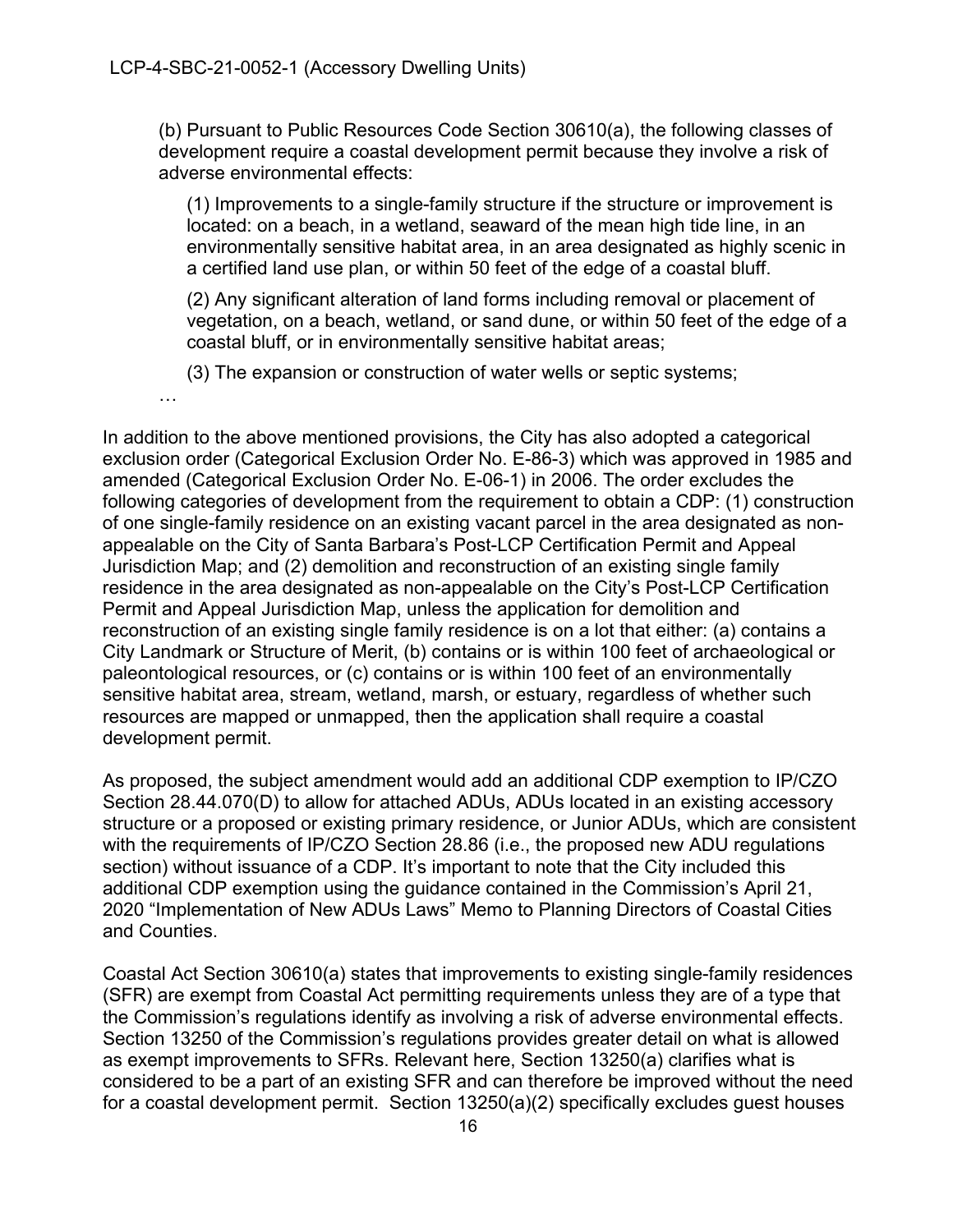and self-contained residential units from the list of structures on the property that are normally associated with a SFR and that may be approved pursuant to an exemption determination. However, Section 13250(a)(1) states that all fixtures and other structures directly attached to a residence are also considered to be a part of the SFR, but does not refer to, or exclude, guest houses or self-contained residential units from the list of structures associated with a SFR and allowed to be improved without a permit. For this reason, the Commission has in the past advised that ADUs that are attached to a SFR may be exempt but that detached ADUs may not be exempt.

Upon further consideration, the Commission finds that this distinction is inapt and does not carry out the intent of Section 30610 of the Coastal Act, which is to only exempt improvements to an existing SFR, rather than to also exempt the creation of new residential units. The purpose of Section 13250 is to describe certain classes of development that involve a risk of adverse environmental effects and therefore require a permit. But exempting ADUs that are attached to a SFR, but not ones that are detached, is not based on the difference in impacts on coastal resources that such types of structures would have. Both attached and detached ADUs could be equally subject to coastal hazards and could have equal impacts on views, habitat, and other resources. Accordingly, the provision should be interpreted in a protective manner and in a way that is most consistent with Section 30610(a) of the Coastal Act. Section 30610(a) only exempts improvements to existing SFRs, rather than the creation of new residences, even if they happen to be attached to an existing SFR. For these reasons, the Commission finds that the creation of a self-contained living unit, in the form of an ADU, is not an "improvement" to an existing SFR. Rather, it is the creation of a new residence. This is true regardless of whether the new ADU is attached to the existing SFR or is in a detached structure on the same property. The Commission therefore rejects the proposed LCP Amendment's creation of CDP exemptions for certain classes of ADUs.

As described above, the proposed amendment language exempts most ADUs from CDP requirements. **Suggested Modification One (1)** would delete language to IP/CZO Section 28.44.070(D) that exempts attached ADUs, ADUs located in an existing accessory structure or, a proposed or existing primary residence, or Junior ADUs from obtaining a CDP. This modification ensures that Section 28.44.070(D) remains consistent with the permitting and exemption provisions of the certified IP/CZO and Coastal Act. Furthermore, **Suggested Modification One (1)** adds clarifying language that a Junior ADU that is created from a least one existing bedroom and is entirely within an existing single-family residence and does not change the building envelope is not considered development and does not require a CDP. While it is appreciated that the City adhered to previous guidance from the Commission, the Commission's current position on ADUs and Junior ADUs is they require a CDP in the vast majority of circumstances and should not be automatically exempted. Commission staff has coordinated with City staff regarding this topic, and the changes recommended in the suggested modifications were developed in cooperation with City staff.

Further, the amendment would include permit and processing provisions (Section 28.86.100) for ADUs under the proposed new ADU regulations Section 28.86. The amendment language states that ADUs and Junior ADUs shall obtain either a Coastal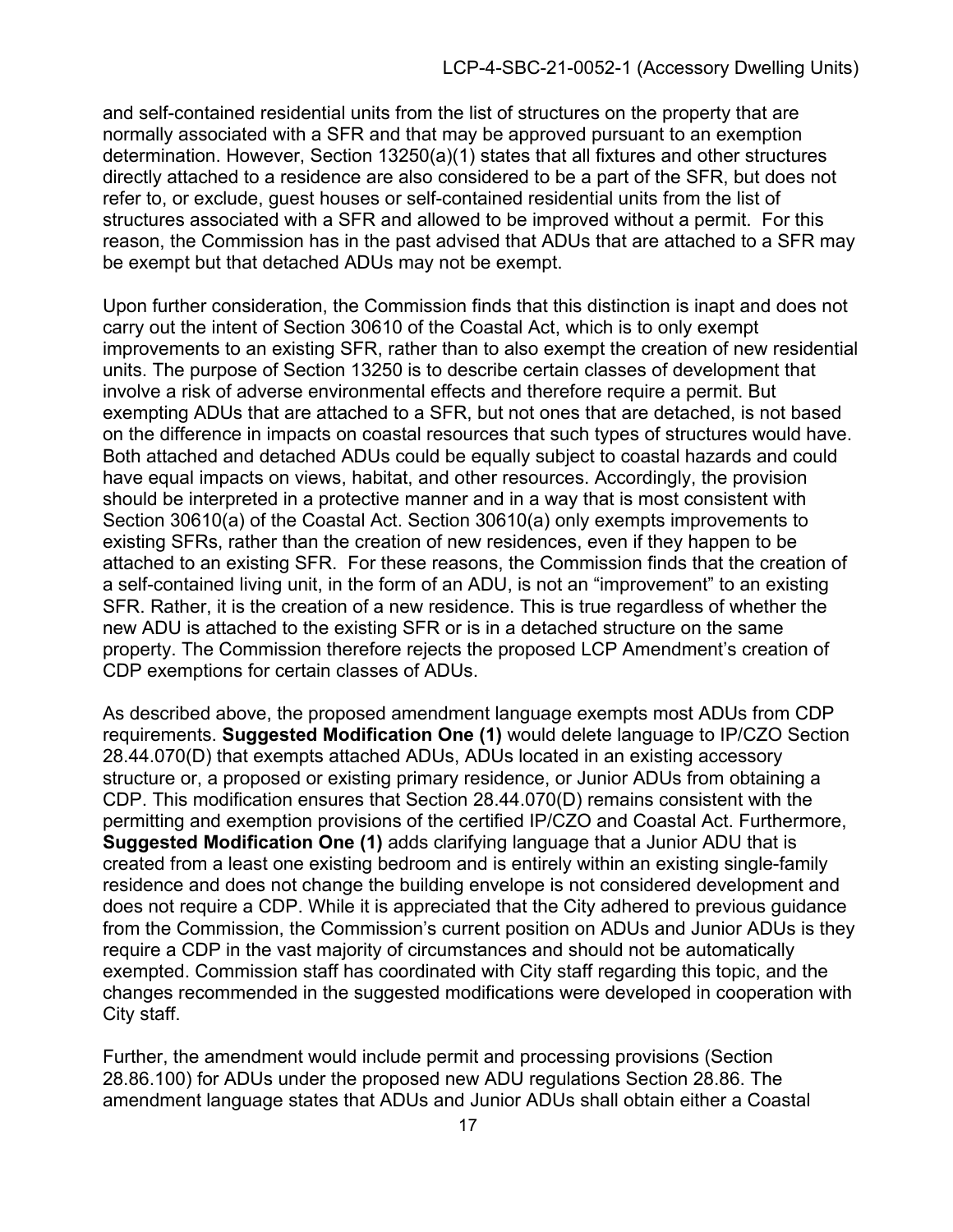Exemption, Coastal Exclusion, or Coastal Development Permit, and a building permit. However, as described above, in order to remain consistent with the permitting and exemption provisions of the certified IP/CZO and Coastal Act, Commission staff finds it necessary to require **Suggested Modification Two (2)** to delete language that would allow ADUs and Junior ADUs to be approved pursuant to a Coastal Exemption.

Additionally, the amendment includes language that would allow the approval of certain ADUs and Junior ADUs under a Coastal Exclusion (Categorical Exclusion Order No. E-06- 1). However, under Categorical Exclusion Order No. E-06-1[1](#page-17-1), ADUs are not listed as a category of development that is excluded from CDP requirements. Therefore, **Suggested Modification Two (2)** also deletes language that would allow ADUs and Junior ADUs to be approved pursuant to a Coastal Exclusion. All ADUs, except for Junior ADUs not considered development (e.g., created from an existing bedroom and is entirely within an existing residence with no change in the building envelopment), would require a Coastal Development Permit.

In conclusion, the City has carefully crafted ADU provisions that reflect the City's unique coastal zone attributes and, at the same time, relax standards for ADUs overall to help incentivize and facilitate their construction. The result is a set of provisions that should adequately protect coastal resources as required by the LUP, while at the same time facilitating an increase in ADUs and by extension, an increase in affordable housing stock in the City's coastal zone. Thus, the proposed Implementation Plan/Coastal Zoning Ordinance amendment, as suggested to be modified, conforms with and is adequate to carry out the policies of the certified Land Use Plan.

## <span id="page-17-0"></span>**C. California Environmental Quality Act**

Section 21080.9 of the California Public Resources Code—within the California Environmental Quality Act (CEQA)—exempts local government from the requirement of preparing an environmental impact report (EIR) in connection with its activities and approvals necessary for the preparation and adoption of a local coastal program. Instead, the CEQA responsibilities are assigned to the Coastal Commission; however, the Commission's LCP review and approval program has been found by the Resources Agency to be functionally equivalent to the EIR process. Thus, under CEQA Section 21080.5, the Commission is relieved of the responsibility to prepare an EIR for each LCP action.

Nevertheless, the Commission is required, in approving an LCP submittal, to find that the approval of the proposed LCP, as amended, does conform with CEQA provisions, including the requirement in CEQA section 21080.5(d)(2)(A) that the amended LCP will not be approved or adopted as proposed if there are feasible alternatives or feasible mitigation measures available which would substantially lessen any significant adverse impact which the activity may have on the environment. 14 C.C.R. §§ 13540(f) and 13555(b).

<span id="page-17-1"></span><sup>&</sup>lt;sup>1</sup> Pursuant to Section 13225 of Title 14 of the California Code of Regulations, an amendment to a Categorical Exclusion Order to add ADUs as a type of development that is excluded from CDP requirements would require a separate request by the local government.